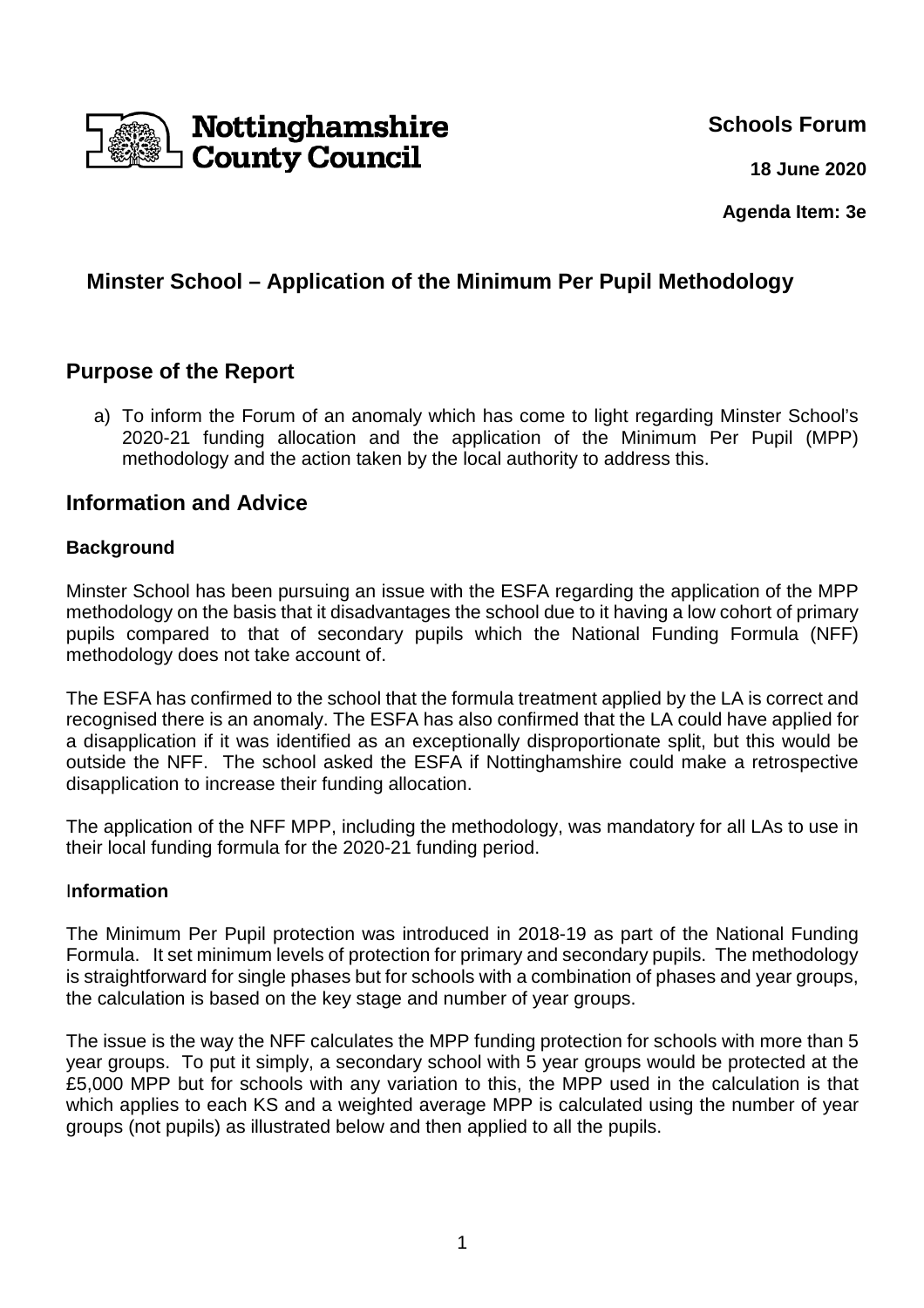Minster has 40 primary pupils and 1,210 secondary pupils and the large discrepancy in the number of pupils in primary year groups and those in secondary year groups has significantly reduced the MPP protection they would have received as a stand-alone secondary school.

|       | 'rimarv<br> |  |  |  |  |  |  | / Stage ?<br>Kev |  |  |   |  | Kev | . ח∩י | ั∩tal Yr |
|-------|-------------|--|--|--|--|--|--|------------------|--|--|---|--|-----|-------|----------|
| Group |             |  |  |  |  |  |  |                  |  |  | ∽ |  |     |       |          |
| MPF   | .750        |  |  |  |  |  |  | £4.80C           |  |  |   |  |     | ാററ   |          |
|       | £15.000     |  |  |  |  |  |  | ി⊿ ∆∩ി           |  |  |   |  |     |       | 44A      |

Although the table above shows the MPP as £4,444 the school was topped up by the Minimum Funding Guarantee (MFG) and the actual MPP was £4,712 per pupil.

The 2020-21 budget allocation for Minster has been reviewed together with the correspondence with the ESFA and the LA acknowledges that there is an anomaly created by the National Funding Formula (NFF) in the way it calculates the Minimum Per Pupil levels (MPP) for schools that do not have a standard structure as the MPP is determined by their particular year groups. Although LAs are required to follow the NFF methodology, they can request to alter this for specific schools in these circumstances.

This anomaly is one which had not been identified or bought to our attention because our overall checking of the 2020-21 budget allocations was against the NFF notional allocations and as we used the NFF MPP as directed it did not stand out to review. The same anomaly was present for 2019-20 but the increase in the 2020-21 Minimum Per Pupil (MPP) values has accentuated the financial impact on the school.

There is another school, Serlby Park (an all-through school), which this MPP methodology also applies to. However, it receives more funding per pupil through the core formula compared to the MPP levels and there is a more equal split of pupils across the year groups, so it does not create the same anomaly.

## **Action Taken**

In view of this anomaly, the LA has redetermined the 2020-21 budget allocation for Minster School accepting that this is a unique circumstance. In order to be able to do this, a retrospective disapplication request was submitted (on the advice of the ESFA) and approved by the ESFA to allow the LA to do this. The request sought permission to calculate the MPP for the school based on the number of primary pupils at £3,750 and secondary pupils at £5,000. It would be the intention to apply this amendment to the MPP NFF methodology for the school in future years which may require the submission of a disapplication request on an annual basis.

### **Financial implications**

The cost of redetermining the budget for Minster would be £310,000 and this would be funded from the £342,000 of unallocated Schools Block funding which was notified to the Schools Forum in February 2020.

The funding of it in future years is less certain as the Nottinghamshire funding allocation is based on the National Funding Formula and, if we make any changes to its application, that will not be reflected in the funding allocation. Unless the ESFA reviews its policy on the application of the MPP formula in these circumstances, Nottinghamshire would be underfunded each year.